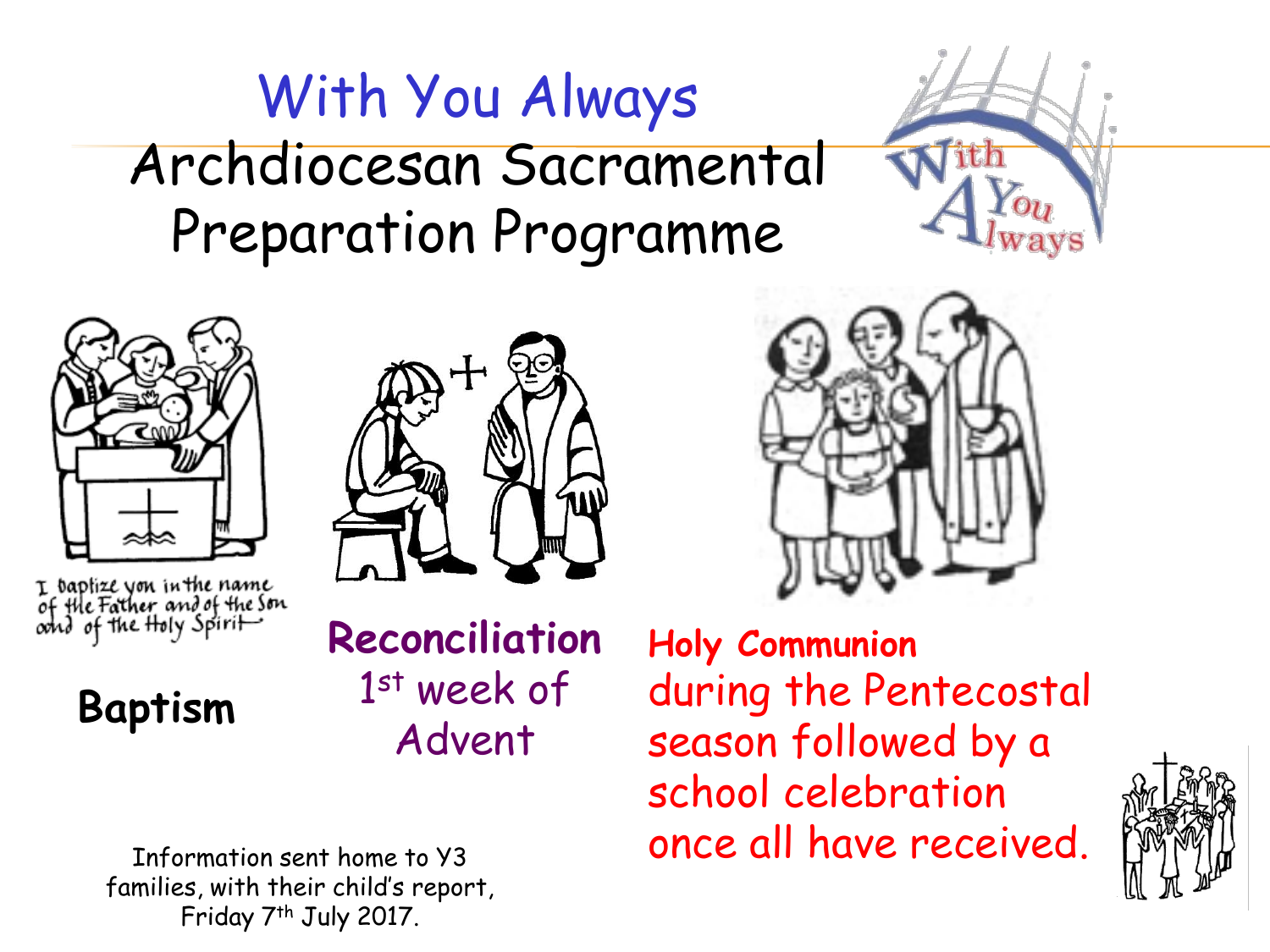### With You Always Archdiocesan Sacramental Preparation Programme





I baptize you in the name<br>of the Father and of the Son<br>oond of the Holy Spirit





Jesus spoke to them...  $'$ and know that  $I$ am **with you always**; yes, to the end of time.'

(Matthew 28:20)

**Parents '...will be the first teachers of their children in the ways of faith. May they also be the best of teachers bearing witness to the faith by what they say and do...'**  (Rite of Baptism)

#### **Pope Francis offers encouraging words for parents and their educational mission in the family, 20 May 2015**

I hope that the Lord will give Christian families the faith, the freedom and the courage necessary for their mission. If family education rediscovers the pride of its leadership, many things will change for the better, for hesitant parents and for disappointed children.

It is time that fathers and mothers return from their exile and reassume fully their educational role. We hope that the Lord will give parents this grace: not to exile themselves from the education of their children. And only love, tenderness and patience can do this.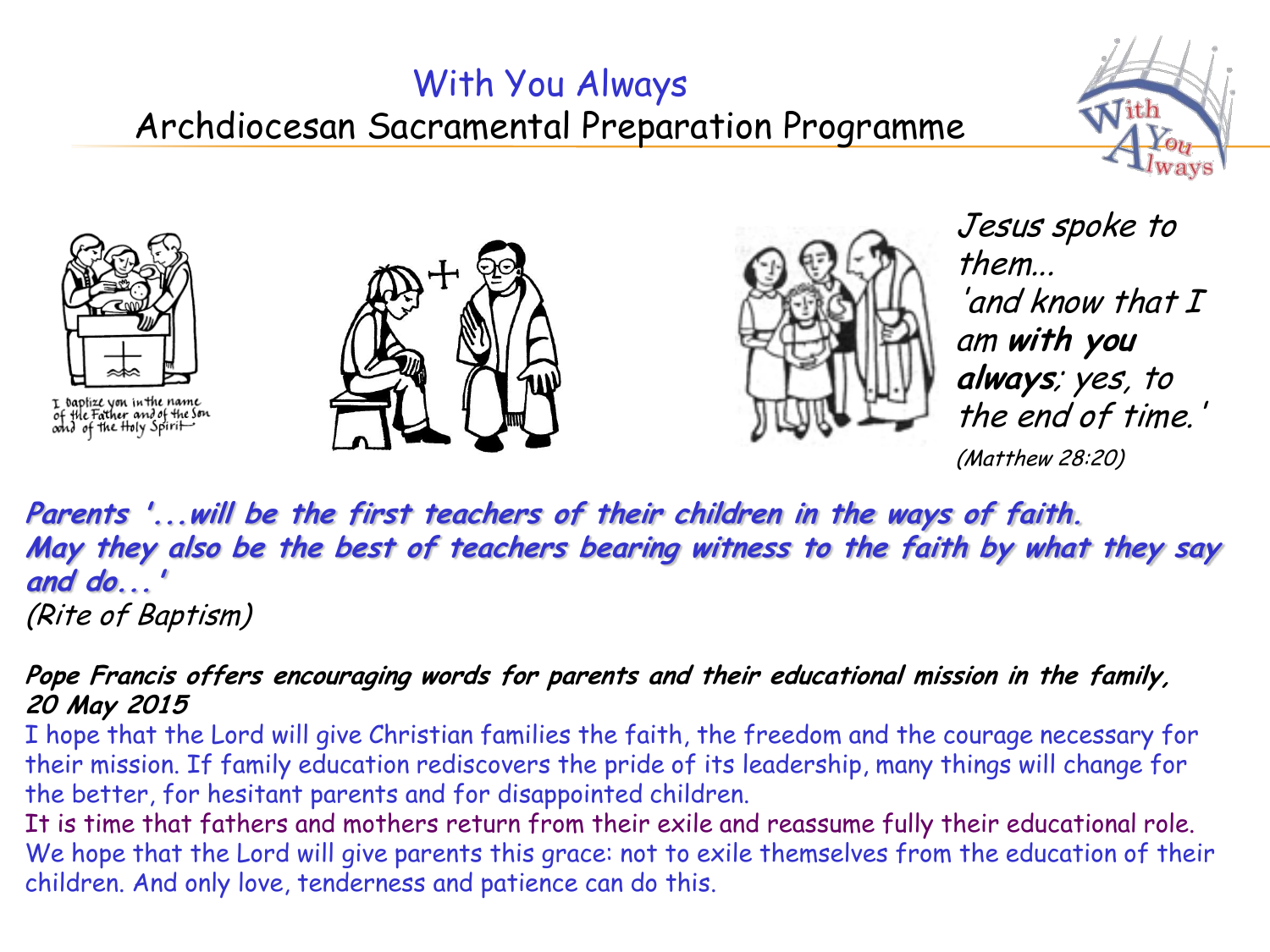### With You Always Archdiocesan Sacramental Preparation Programme





I baptize yon in the name<br>of the Father and of the Son<br>oond of the Holy Spirit





Jesus spoke to them... 'and know that I am **with you always**; yes, to the end of time.'

(Matthew 28:20)

**Parents '...will be the first teachers of their children in the ways of faith. May they also be the best of teachers bearing witness to the faith by what they say and do...'** (Rite of Baptism)

A child's sacramental preparation will begin in September, in their parish, whether that be their geographical parish or where the family regularly worship. If in doubt Mrs Anne Fearon at St Joseph's and St Helen's Office can advice you, phone her on 0151 924 3417 or email sthelenscrosby@hotmail.co.uk

#### **If your child has as yet to be baptised their baptism preparation needs to be organised also because of this parishes have asked that you get in touch with them IMMEDIATELY.**

Parents are sometimes concerned that their child won't be making the sacraments with their friends. Our experience has been that children who regularly worship at their parishes family mass and attend Little Church soon get to know the other children they will be prepared alongside.

Ursuline staff have celebrated our children's sacramental celebrations in many different parishes, including: St Joseph's; St Helen's; SS Peter & Paul; St Edmund's; St Thomas'; St William of York; Our Lady Star of the Sea, Seaforth; St Robert Belarmine's, Litherland; St John's, Kirkdale; St James, Bootle; Our Lady of Victories, Hightown; St Teresa's, Birkdale and St Anthonys, Scotland Road. We then all come together in school for our own Thanksgiving Celebration at the end of June.